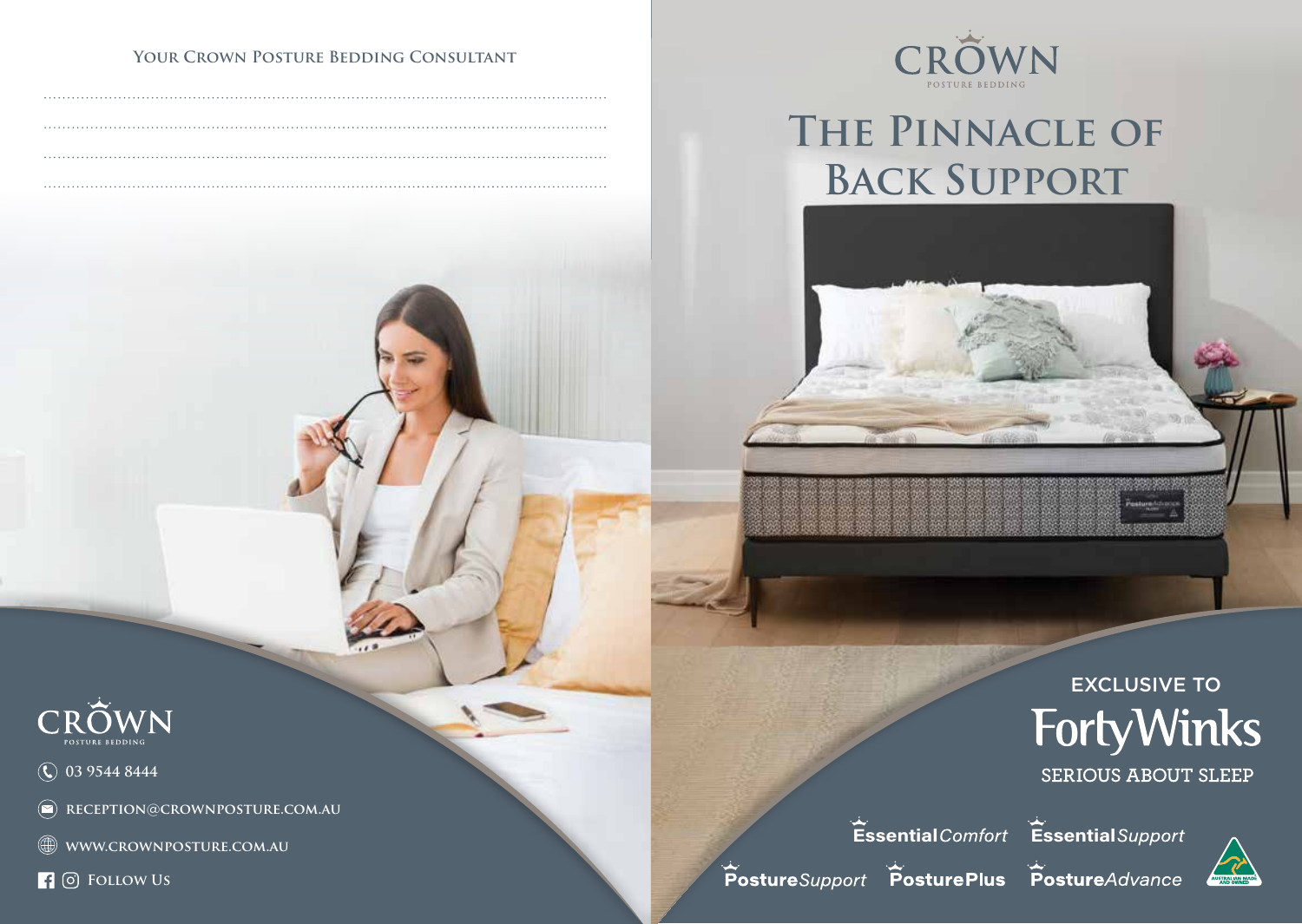#### **For Quality and Comfort**

With a primary focus on comfort and quality, the EssentialComfort Range is designed to provide you with years of satisfying sleep.

Created with the utmost attention to detail and a level of care, our EssentialComfort Range utilizes all of the tried and tested bedding technologies to provide a quality mattress and quality sleep.

Available in Firm, Medium & Plush.

## **Essential** *Comfort* **Essential** *Essential Comfort*

#### **For Kids**

Also on offer is the EssentialComfort Range for your children. We at Crown Posture understand full well the importance of sleep, especially for adolescents, as children undergo the majority of the physical and mental development while they sleep. That is why we have designed our EssentialComfort Range in kids size.

This will provide your children the adequate comfort and support they need while sleeping, allowing their minds and bodies to grow to their fullest potential.

### **Luxury Sheet Foam**

Providing an additional soft layer to the mattress, for extra support and durability with a longer lifespan. The inclusion of additional luxury sheet foam also allows for a more comfortable sleeping surface, ensuring you enjoy a more pleasant sleep.



#### **Antimicrobial**

Providing protection from the growth and spread of bacteria, dust mites and other micro-organisms. This provides a healthier and cleaner sleep surface, allowing you a more peaceful night's rest.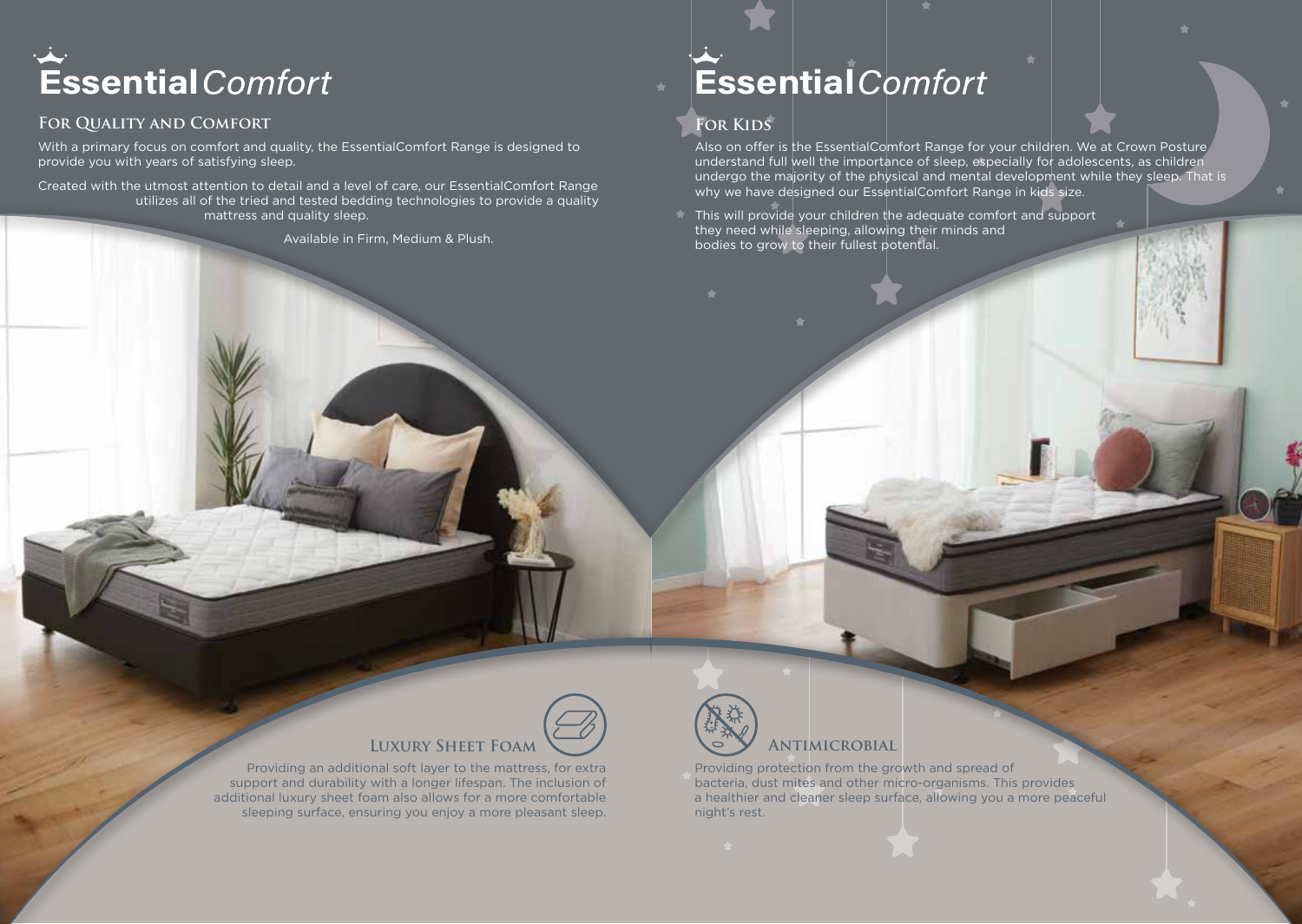# **Essential***Support*

#### **For Quality and Support**

Offering quality support and comfort with its edge to edge pocketed coil spring, the EssentialSupport Range provides a highly adaptive mattress which conforms to your individual shape, allowing you to sleep more comfortably throughout the night.

> With its adjustable base compatibility, EssentialSupport is an ideal mattress allowing you to rest in whichever position you prefer most. Its Zero G feature provides the perfect position to relax in whenever you feel like watching TV or reading a book.

> > Available in Firm, Medium & Plush.



Thanks to our zone pocket spring technology, our EssentialSupport Range is able to easily be adjusted at their top and bottom. This creates an even more comfortable shape for you to read, watch TV and even sleep.



Helps deliver conforming back support and pressure relief.

> radius **EssentialSupport**



 Each of our mattresses provides varying high-density comfort layers, designed right here in Australia, to help improve support, responsiveness and durability. Due to each layers incredible resiliency, our mattresses are designed to last, providing you with years of comfort and support.



#### **Bekaert Deslee Jacquard Damask**

The world's leading specialist in the development and manufacturing of mattress textiles, covers and sleep solutions. Bekaert Deslee utilizes smart and stylish mattress fabrics that will provide comfort and support through keeping you cool and dry, thus improving the overall quality of your sleep.

Through its innovative and smart mattress covers, Bekaert Deslee adds both value and comfort to any mattress with its advanced sleep solutions.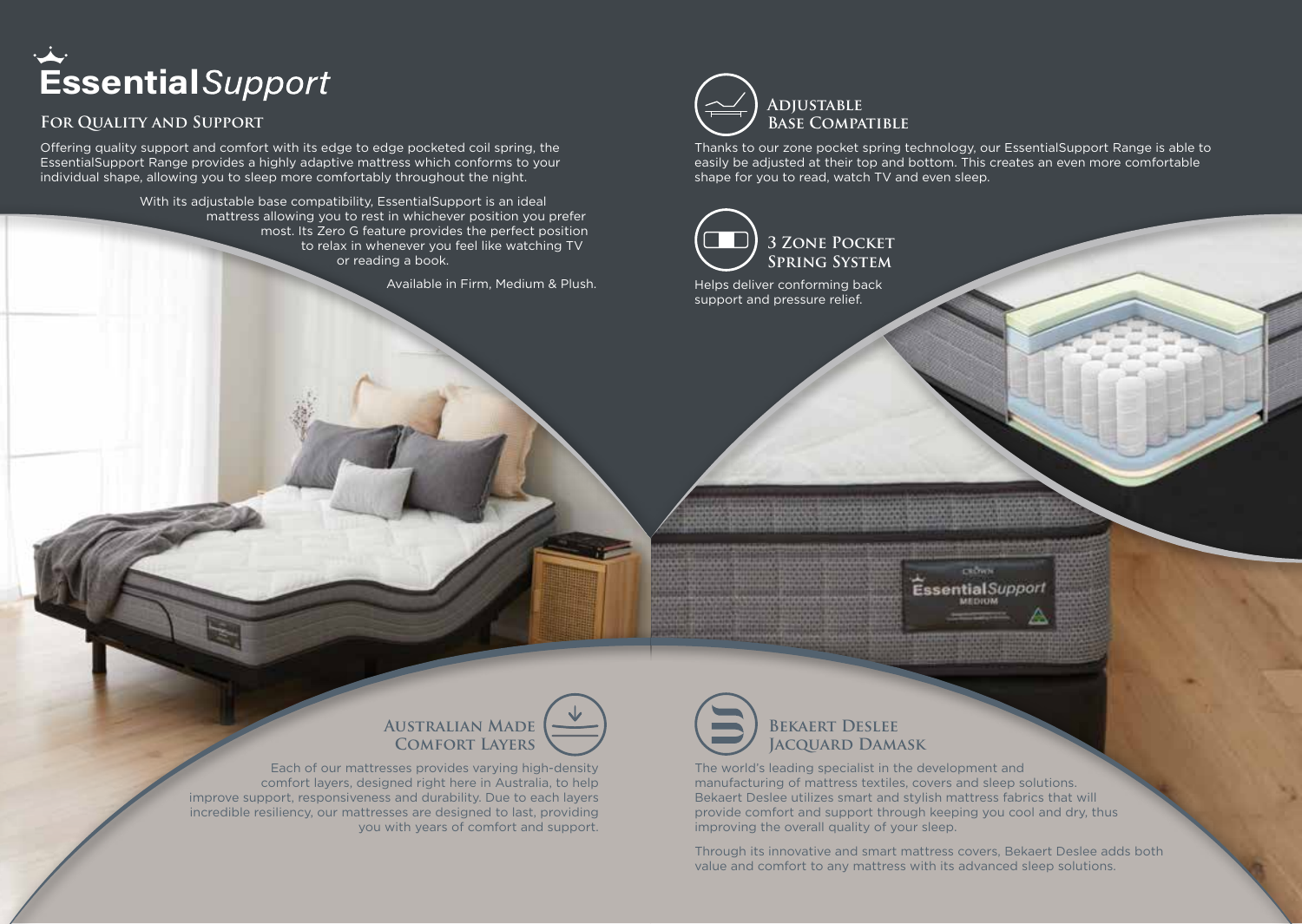# **Posture**Support

#### **Our Good Range**

Our PostureSupport Range has been specifically created to embody everything you need for a comfortable and supportive night's sleep. With its 3 zone pocket foam box system designed to mould and conform to your body, along with the additional benefit of foam with gel infused particles for heat distribution, our range of PostureSupport mattresses will ensure you are provided a peaceful night's sleep.

Available in Extra Firm, Firm, Medium & Plush.



Foam with Gel Infused Particles is designed to distribute heat away from the body while increasing responsiveness allowing you to move more freely through the night. With a firm yet comfortable sleep surface, it moulds to your body to provide comfort where it's needed most, while preventing you from sinking into the mattress.

Foam with Gel Infused Particles responds to your body's weight and relieves pressure points, which in turn relieves discomfort from back aches and pains. This is achieved through unrivaled support, as the foam assists in keeping your spine properly aligned while you sleep. All these benefits provide you a more comfortable and peaceful night's sleep, allowing you to wake up refreshed the next morning.



PostureSupport is a 3 zone pocket mattress which contains a comfort layer of body moulding memory foam. This range provides pressure-relief, support and comfort for your entire body and is divided up into soft support for your shoulders, while still providing firm support for your hips and lower back, allowing you to achieve an optimal night's sleep.



Each of our mattresses offer a unique comfort as it reduces

motion transfer, allowing you and your partner to sleep soundly without being disturbed.



#### **Adjustable Base Compatible**

Thanks to our zone pocket spring technology, our PostureSupport Range is able to easily be adjusted at their top and bottom.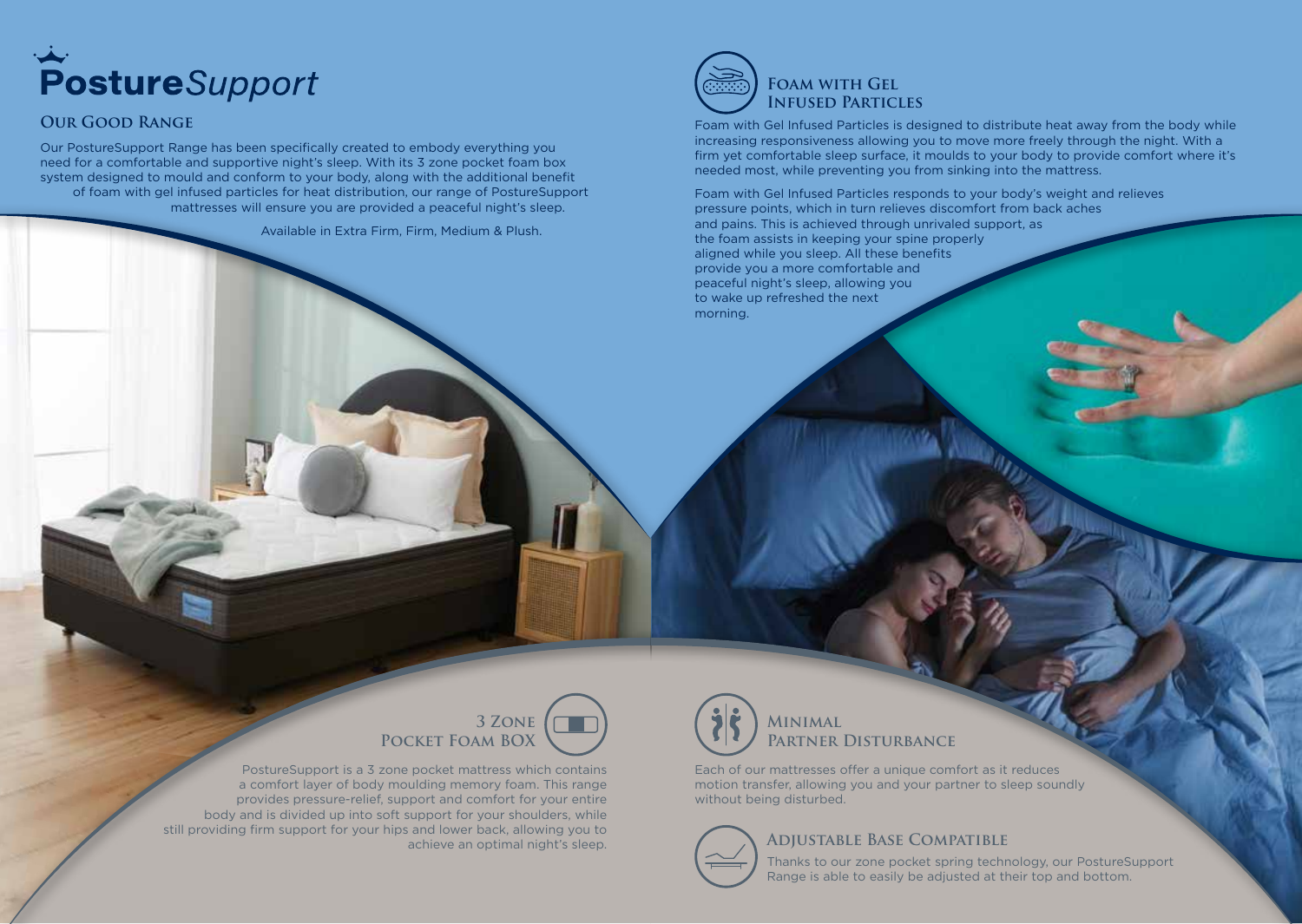

#### **Our Better Range - A New Level of Comfort**

A benchmark product of the Crown Range the PosturePlus Collection has been re-engineered with PosturePractic™ spring technology – providing consistent, full-body support. Offering spinal alignment and temperature regulation, this range has been designed to comfortably accommodate varying body types and heights. It encompasses everything that is included in our PostureSupport Range, along with these additional technologies to provide an even more peaceful night's rest.

> The PosturePlus Range is a bedroom essential, providing you with ultimate luxury through its usage of gel-infused memory foam.

> > Available in Super Firm, Firm, Medium & Plush.

> > > **ATT**



Woolen fabrics are a natural and sustainable material that have the added benefits of breathability in both the colder and warmer months. Wool is very soft, naturally soil resistant and cleans easily, while being extremely durable and long lasting. Due to its insulating properties, we use wool in our top panels to ensure a breathable, more restful sleep.



Memory Foam with Gel Infused Particles is designed to distribute heat away from the body while increasing pressure relieving responsiveness allowing you to move more freely through the night.

#### **PosturePractic TM 5 Zone Pocket Spring System**

With its 5 zone pocket foam box, PosturePlus provides further comfort and pressure-relief to your body as it moulds to its shape. To achieve balance, our 5 zone mattresses are designed with three key principles. The first, to provide support to the lower back while assisting with spinal alignment, the second, to reduce the discomfort on pressure points, such as in the hip region, and the third to evenly distribute your weight across the five zones of the mattress, thus also minimising partner disturbance.



#### **Strengthened Perimeter Edge**

Edge support is the amount of resistance a mattress provides around the edges, which also helps to give it its overall shape. Our range of mattresses include a strengthened side wall system, which assists in providing more support and less sagging towards the edge. With strengthened assistance on all sides, our mattresses allow you to comfortably sit on any side of the bed, while still maintaining a firm surface. This is most important for anyone with hip or joint pain, or who have a difficult time getting up from a low position.